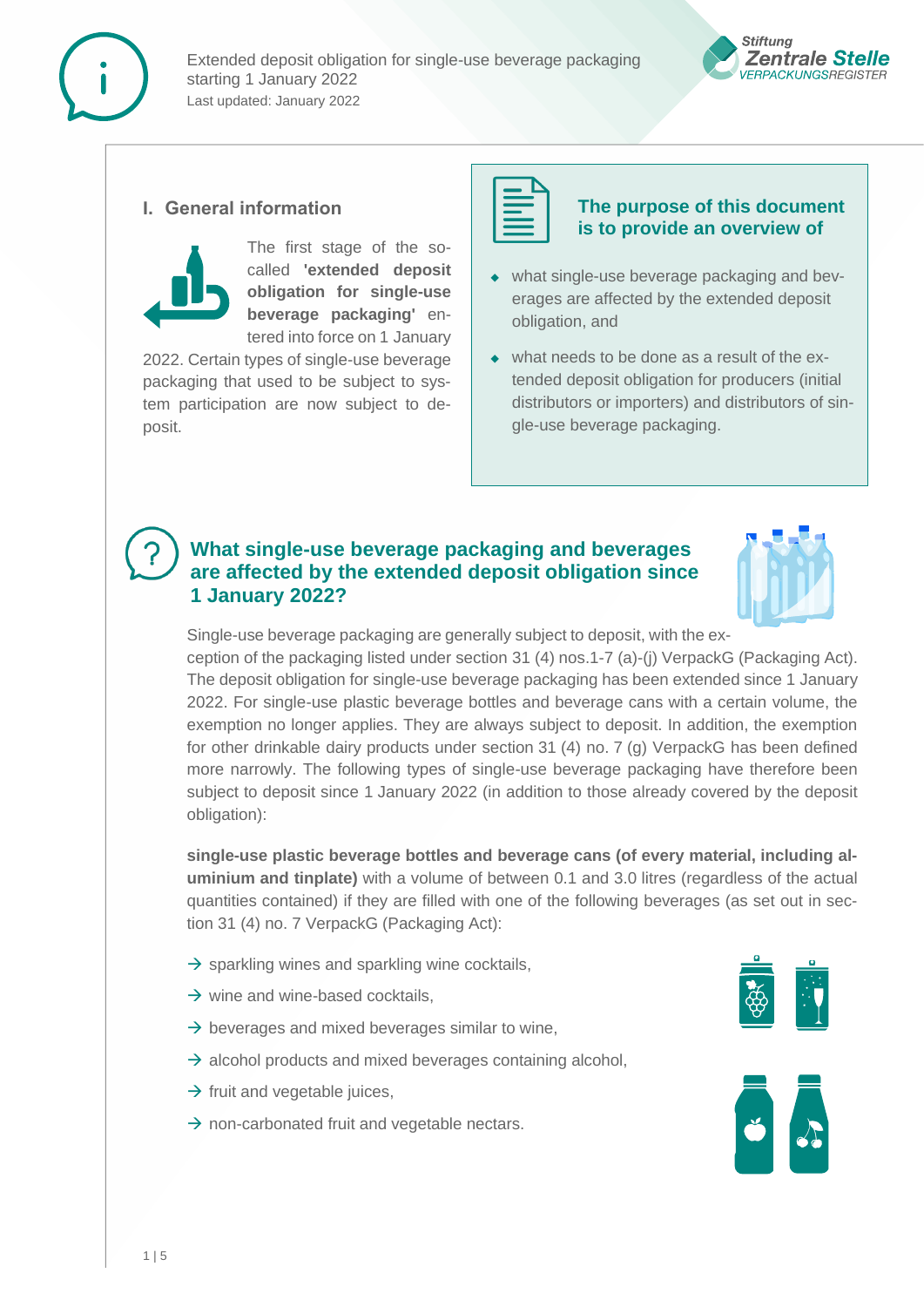

Beverage cans with a volume of between 0.1 and 3.0 litres (regardless of the actual quantities contained) are subject to deposit if they are filled with one of the beverages mentioned above, or with one of the following beverages (as set out in section 31 (4) no. 7 VerpackG):

 $\rightarrow$  milk and dairy drinks and other drinkable dairy products (beverages covered by this term were amended as per 1 January 2022)



 $\rightarrow$  dietary beverages for infants or young children.

The obligations are **linked** to the point in time when the **filled single-use beverage packaging was first placed on the German market,** or when it was **introduced** (e.g. in the case of imports) **into Germany.**

This means that all of the single-use beverage packaging listed above that was placed on the German market or introduced into Germany before 1 January 2022 is subject to system participation. Voluntary participation in the deposit system prior to 2022 does not alter this – the packaging must be included in the system participation volumes for 2021.



For single-use beverage packaging placed on the German market on 1 January 2022 or thereafter, the system participation requirement will no longer apply due to the extended deposit obligation.

Since 1 January 2022, the exemption under section 31 (4) no. 7 (g) VerpackG no longer covers drinkable dairy products that contain a substance listed in Appendix 8 of the Ordinance on Fruit Juices, Soft Drinks and Teas (FrSaftErfrischGetrTeeV), such as caffeine or taurine. Accordingly, **all single-use beverage packaging** of such beverages have been subject to deposit since 1 January 2022.

Starting 1 January 2024, **single-use plastic bottles for beverages** with a volume of between 0.1 and 3.0 litres will be subject to deposit if they are filled with milk and dairy drinks with a milk content of at least 50 per cent or other drinkable dairy products as set out in section 2 (1) no. 2 of the Milk and Mar-



garine Act (MilchMargG), especially yoghurt and kefir. Until 1 January 2024, these single-use plastic bottles for beverages remain subject to system participation as an exception pursuant to section 31 (4) no. 7 (f) and (g) VerpackG.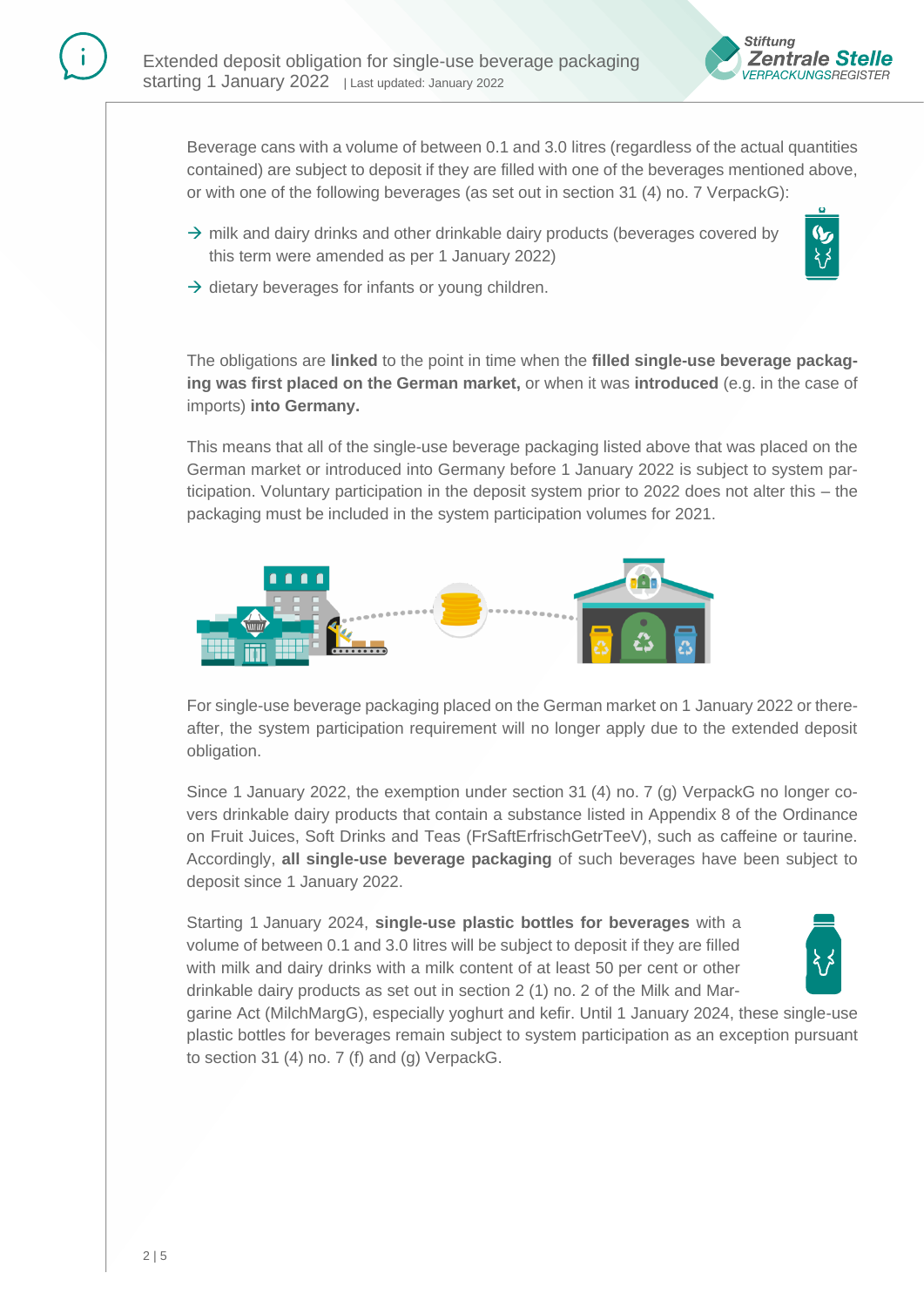

**II. Need for action for producers as defined in the Verpackungsgesetz (Packaging Act)**

# **1. Consequences for existing registrations (brand names)**

As long as the packaging that a producer places on the German market includes packaging subject to system participation (e.g. bundle wrap films, glass bottles filled with the above-mentioned beverages), and the corresponding brand names have been duly provided during registration, there is no need for action.

LUCID

Since 1 January 2022, the following applies: if a producer exclusively places single-use beverage packaging subject to deposit on the German market under a brand name provided during registration, this brand must be terminated in the LUCID Packaging Register.

Given that producers of single-use beverage packaging subject to deposit will also be obliged to register from 1 July 2022 onwards, a terminated brand name will once again have to be stated in the LUCID Packaging Register, with the indication as 'single-use beverage packaging subject to deposit pursuant to section 31 VerpackG'.

## **2. Consequences for the packaging volumes subject to system participation**

The extended deposit obligation leads to changes for the first time when entering into a contractual agreement with a system for the 2022 calendar year

or when submitting planned volumes for the 2022 calendar year to a system. The volumes of singleuse beverage packaging that will no longer be subject to system participation but instead be subject to deposit as from 1 January 2022 are no longer to be taken into account in the volume determination.

Packaging volumes that were placed on the German market in the 2021 calendar year – especially during the last quarter of 2021 – are not affected by the change. This also applies when the relevant single-use beverage packaging already bears the DPG (Deutsche Pfandsystem GmbH) label due to the upcoming amendment ('voluntary participation in the deposit system'). Retrospective deductions from packaging volumes in the wake of the annual report for the 2021 calendar year cannot be justified with this and are not permitted.

## **3. Consequences for data reporting in the LUCID Packaging Register**

Data reporting in the LUCID Packaging Register must be identical in content to reports submitted to the system that is the contractual counterparty. Accordingly, the principles specified under 2 also apply to data reporting to the ZSVR.

For the 2021 calendar year, the extended deposit obligation does not result in any change in packaging volumes. This means that 'voluntarily participated' single-use beverage packaging must be reported.



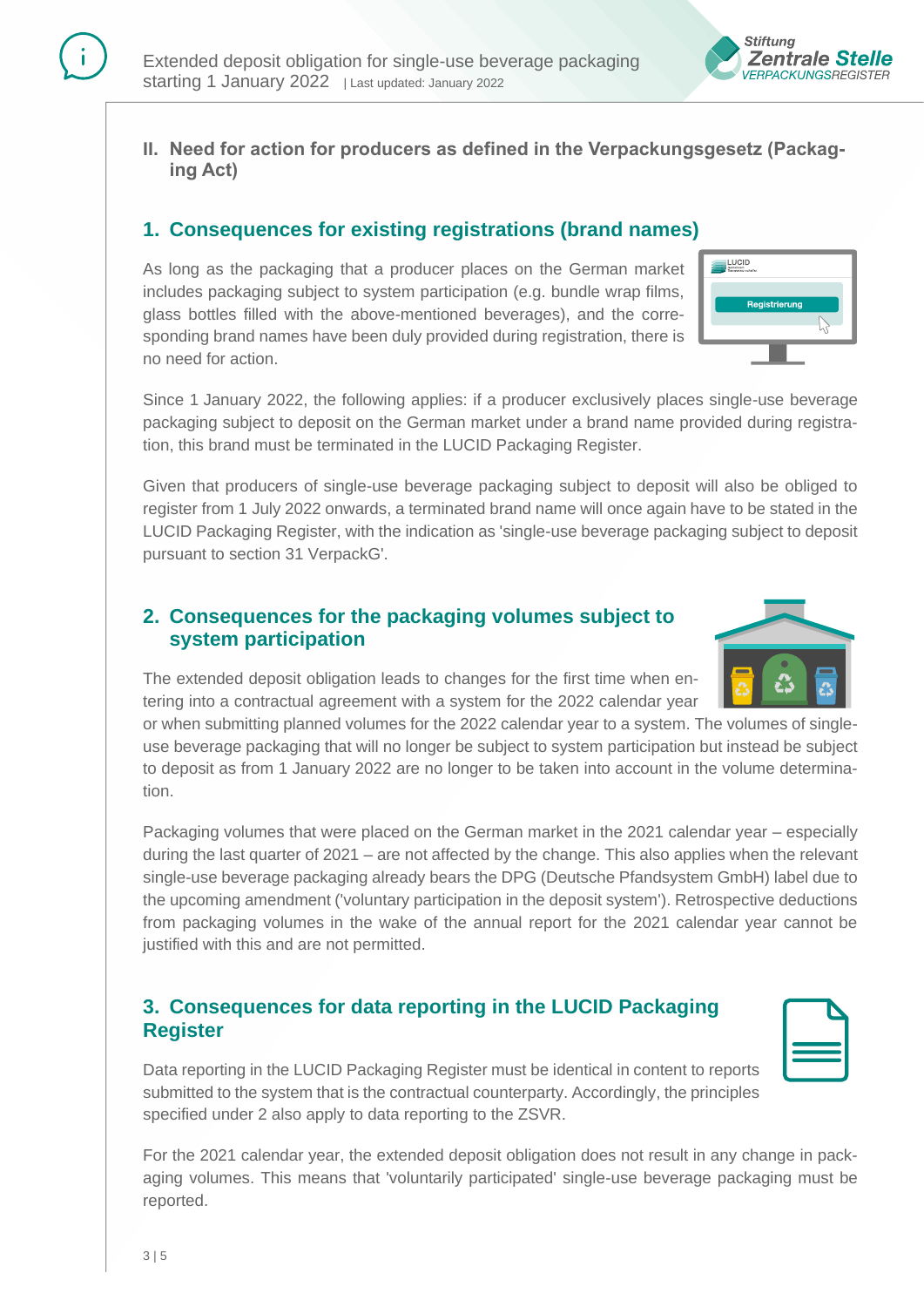

The 2022 calendar year is the first time that single-use beverage packaging affected by the extended deposit obligation will no longer to be taken into account in the initial planned volume report.

## **III. Additional information**

- ◆ Distributors of single-use plastic beverage bottles and beverage cans containing beverages within the meaning of the amended section 31 (4) no. 7 VerpackG, which became subject to a deposit for the first time on 1 January 2022, are subject to a transitional provision pursuant to section 38 (7) VerpackG. This provision allows them to continue selling single-use beverage packaging that had already been placed on the German market or imported into Germany before 1 January 2022, up until and including 1 July 2022, without charging a deposit. For a limited period of time, this is intended to enable the sale of the single-use beverage packaging affected by the change that is still on the market but does not yet bear the DPG label.
- ◆ Other drinkable dairy products that contain a substance listed in Appendix 8 of the Ordinance on Fruit Juices, Soft Drinks and Teas have been subject to deposit since 1 January 2022 with no transitional provision.
- ◆ Single-use plastic beverage bottles filled with dietary beverages for infants or young children are not affected by the extended deposit obligation.
- ◆ With regard to the single-use beverage packaging subject to deposit since 1 January 2022, participation in the nationwide DPG deposit scheme is required.
- ◆ For an overview of beverages / single-use beverage packaging subject to deposit published by DPG please click [https://dpg-pfandsystem.de/index.php/en/stakeholders/beverage-manufactur](https://dpg-pfandsystem.de/index.php/en/stakeholders/beverage-manufacturers-and-importers.html)[ers-and-importers.html](https://dpg-pfandsystem.de/index.php/en/stakeholders/beverage-manufacturers-and-importers.html)